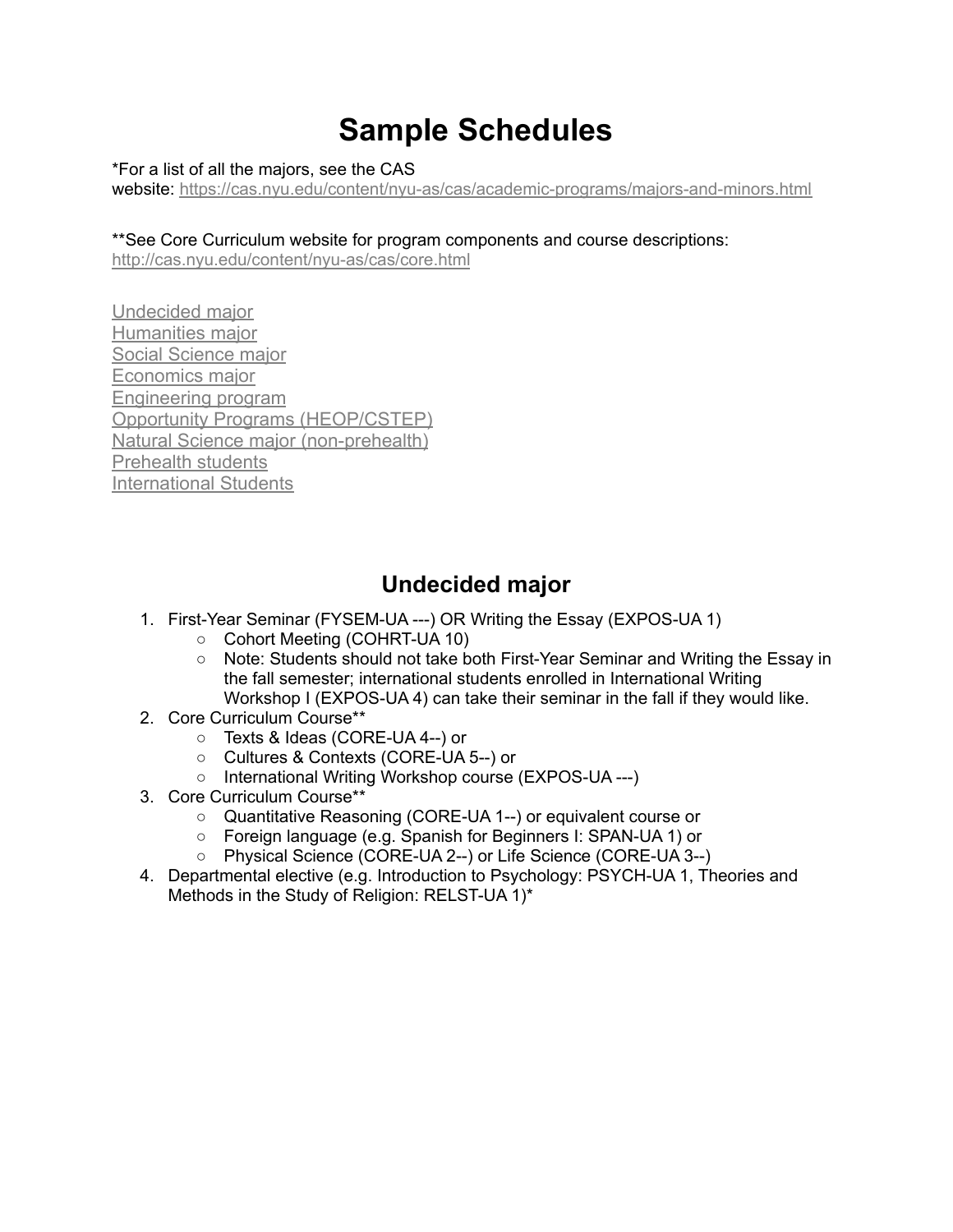# <span id="page-1-0"></span>**Humanities major (e.g., Classics, English, History, Middle Eastern Studies)**

- 1. First-Year Seminar (FYSEM-UA ---) OR Writing the Essay (EXPOS-UA 1)
	- Cohort Meeting (COHRT-UA 10)
	- Note: Students should not take both First-Year Seminar and Writing the Essay in the fall semester; international students enrolled in International Writing Workshop I (EXPOS-UA 4) can take their seminar in the fall if they would like.
	- Note: If considering an English major, we recommend taking Writing the Essay rather than a First-Year Seminar in the fall.
- 2. Core Curriculum Course\*\*
	- Texts & Ideas (CORE-UA 4--) or
	- Cultures & Contexts (CORE-UA 5--) or
	- International Writing Workshop course (EXPOS-UA ---)
- 3. Core Curriculum Course\*\*
	- Foreign language (e.g. Spanish for Beginners I: SPAN-UA 1) or
	- Physical Science (CORE-UA 2--) or Life Science (CORE-UA 3--) or
	- Quantitative Reasoning (CORE-UA 1--) or equivalent course
- 4. Departmental Introductory Elective (e.g. Introduction to Western Art I: ARTH-UA 1; Introduction to Comparative Literature: COLIT-UA 116)\*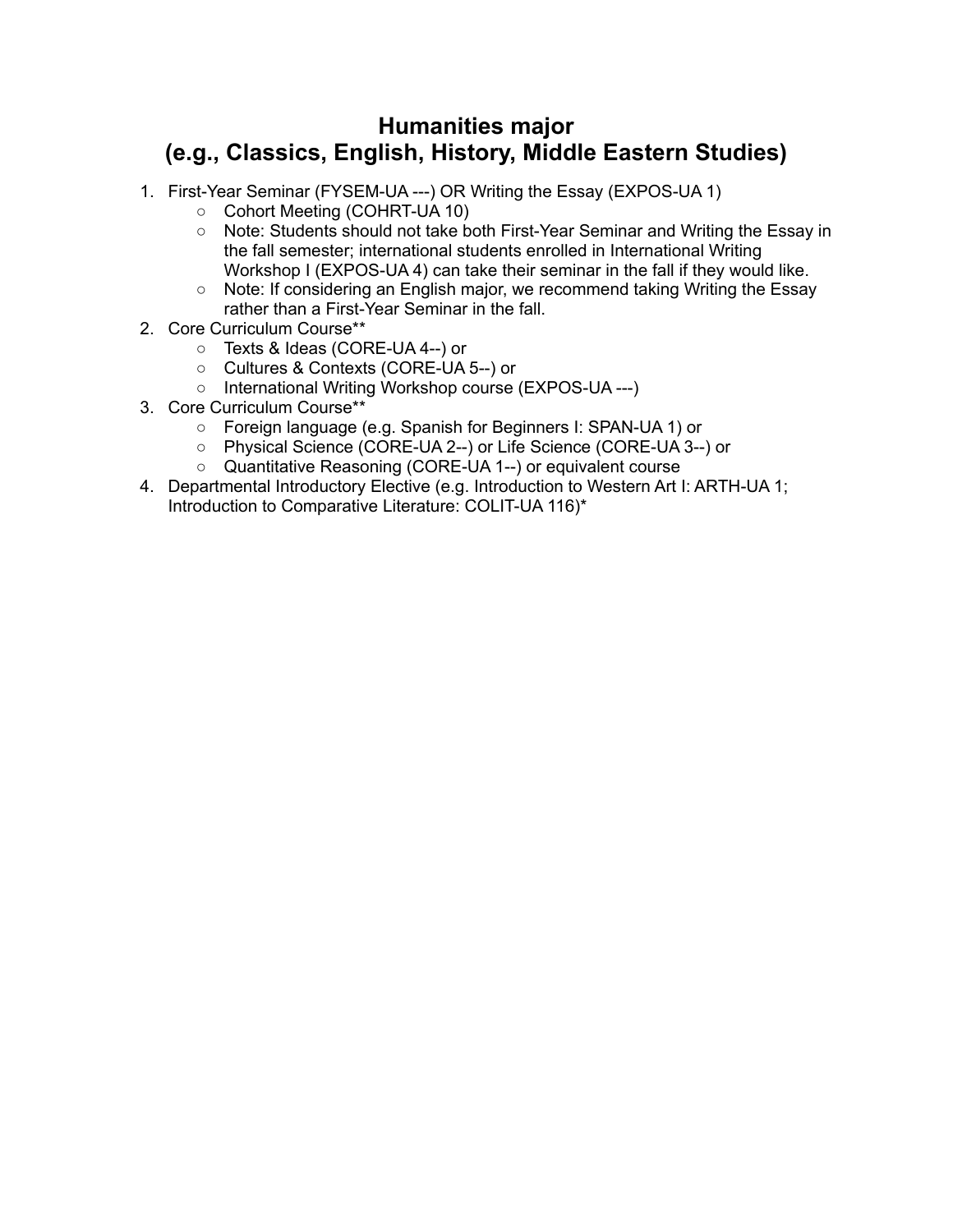# **Social Science major (e.g.: anthropology, psychology, sociology)**

- <span id="page-2-0"></span>1. First-Year Seminar (FYSEM-UA ---) OR Writing the Essay (EXPOS-UA 1)
	- Cohort Meeting (COHRT-UA 10)
	- Note: Students should not take both First-Year Seminar and Writing the Essay in the fall semester; international students enrolled in International Writing Workshop I (EXPOS-UA 4) can take their seminar in the fall if they would like.
	- Note: If considering a Journalism major, we recommend taking Writing the Essay rather than a First-Year Seminar in the fall.
- 2. Core Curriculum Course\*\*
	- Texts & Ideas (CORE-UA 4--) or
	- Cultures & Contexts (CORE-UA 5--)
	- Writing the Essay/International Writing Workshop course (EXPOS-UA ---)
- 3. Core Curriculum Course\*\*
	- Foreign language (e.g., Spanish for Beginners 1: SPAN-UA 1) or
	- Quantitative Reasoning (CORE-UA 1--) or equivalent course or
	- Physical Science (CORE-UA 2--) or Life Science (CORE-UA 3--)
- 4. Departmental Introductory Elective (e.g., Intro to Sociology (SOC-UA 1); Intro to Psychology (PSYCH-UA 1))\*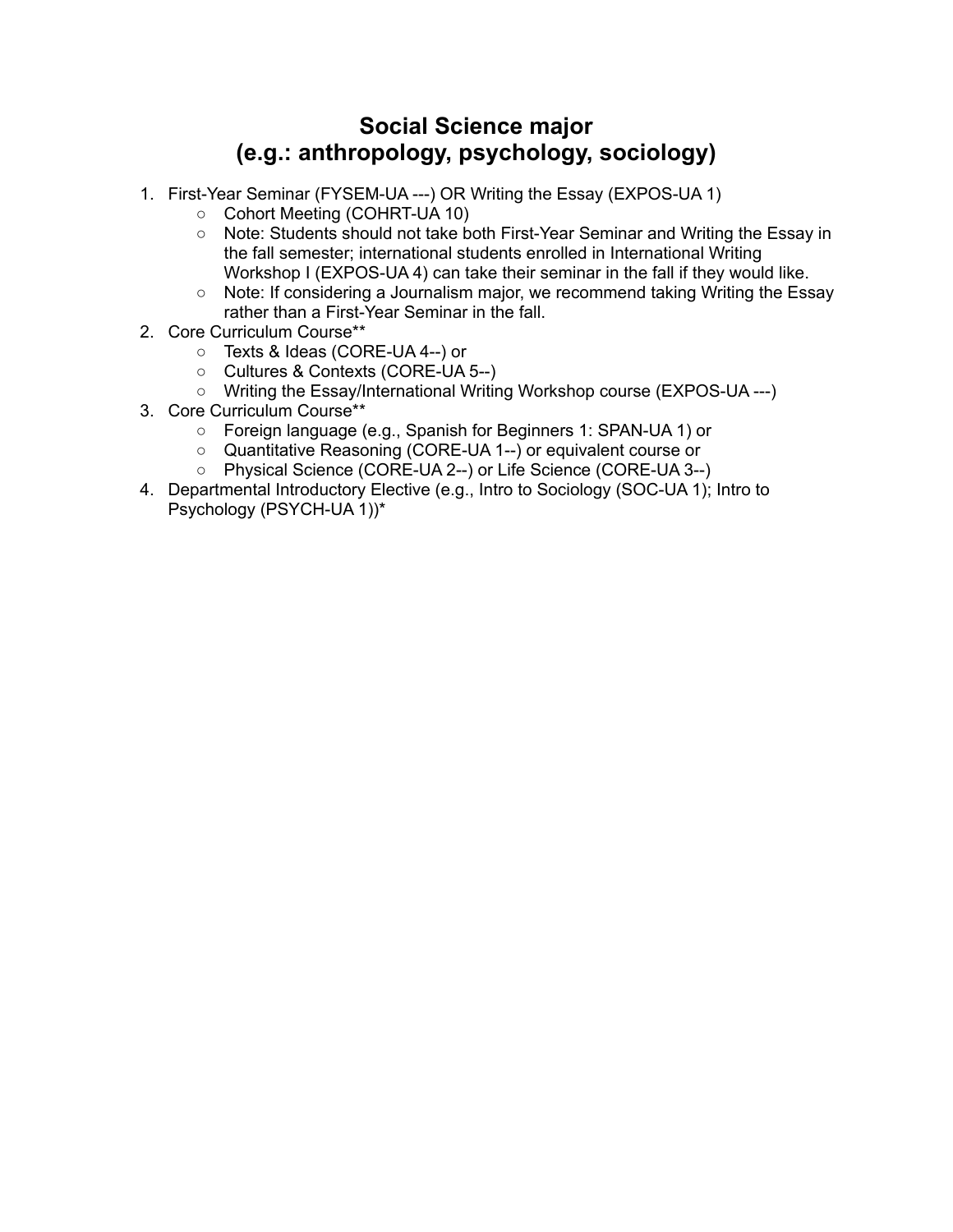# **Economics major**

- <span id="page-3-0"></span>1. First-Year Seminar (FYSEM-UA ---) OR Writing the Essay (EXPOS-UA 1)
	- o Cohort Meeting (COHRT-UA 10)
	- o Note: Students should not take both First-Year Seminar and Writing the Essay in the fall semester; international students enrolled in International Writing Workshop I (EXPOS-UA 4) can take their seminar in the fall if they would like.
- 2. Core Curriculum Course\*\*
	- o Foreign language (e.g., Spanish for Beginners I: SPAN-UA 1) or
	- o Cultures & Contexts (CORE-UA 5--) or
	- o Texts & Ideas (CORE-UA 4--) or
	- o Physical Science (CORE-UA 2--) or Life Science (CORE-UA 3--)
- 3. Introduction to Microeconomics (ECON-UA 2)
- 4. Mathematics for Economics I (MATH-UA 131) or International Writing Workshop course (EXPOS-UA ---)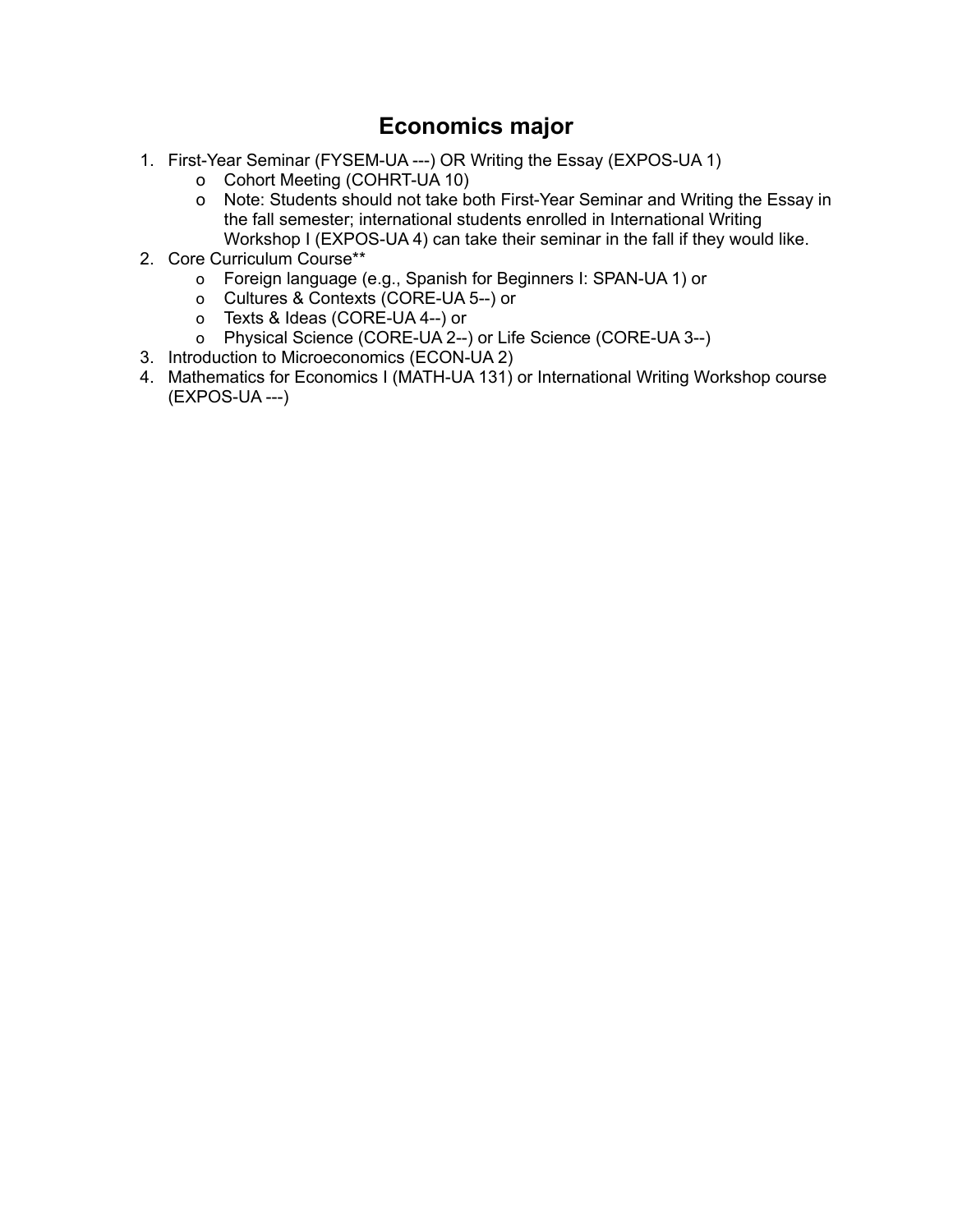# **Engineering program**

<span id="page-4-0"></span>Students who wish to undertake disciplines of biology, chemistry, computer science, mathematics, and physics at CAS along with the additional academic programs at NYU Tandon School of Engineering for the 5-year dual degree engineering program. <http://cas.nyu.edu/engineering>

- **1. Biology major**
	- Expository Writing course (EXPOS-UA) or first-year seminar course (FYSEM-UA) ○ Cohort Meeting (COHRT-UA 10)
	- General Chemistry I & Lab (CHEM-UA 125)
	- Principles of Biology I (BIOL-UA 11)
	- Calculus I (MATH-UA 121)

#### **2. Chemistry major**

- Expository Writing course (EXPOS-UA) or first-year seminar course (FYSEM-UA) Cohort Meeting (COHRT-UA 10)
- General Chemistry I & Lab (CHEM-UA 125)
- Calculus I (MATH-UA 121)
- Core Curriculum Course\*
	- Texts & Ideas (CORE-UA 4--) or
	- Cultures & Contexts (CORE-UA 5--)

#### **3. Computer Science major**

- Expository Writing course (EXPOS-UA) or first-year seminar course (FYSEM-UA) ○ Cohort Meeting (COHRT-UA 10)
- Calculus I (MATH-UA 121)
- Physics I & Lab (PHYS-UA 91 & PHYS-UA 71 Not General Physics)
- Introduction to Computer Science (CSCI-UA 101)<sup>\*</sup> (students without programming experience take Introduction to Computer Programming: CSCI-UA 2)

#### **4. Math and Physics majors**

- Expository Writing course (EXPOS-UA) or first-year seminar course (FYSEM-UA) ○ Cohort Meeting (COHRT-UA 10)
- Calculus I (MATH-UA 121)
- Physics I & Lab (PHYS-UA 91 & PHYS-UA 71 Not General Physics)\*
- Core Curriculum Course\*\*
	- Texts & Ideas (CORE-UA 4--) or
		- Cultures & Contexts (CORE-UA 5--)

\*If you receive a suitable score on certain high school exams (AP, IB HL, or A Level), you may be exempt from certain course requirements for engineering and may be able to enroll in higher level coursework: http://cas.nyu.edu/academic-programs/bulletin/policies/admission

^ Most students will start the Computer Science major sequence with CSCI-UA 101, Introduction to Computer Science. Some students need preparatory courses before beginning the major; others will have advanced placement credit or transfer credit that enables them to skip certain courses in the major sequence. You can read more about Computer Science course placement here.

#### Additional notes:

- 1. Engineering students are exempt from the Core Curriculum Foreign Language Requirement
- 2. Writing the Essay (EXPOS-UA 1) can be taken during the fall or spring semester of your first year and should be taken in the opposite semester of the first-year seminar. Writing as Exploration (WREX-UF 101), International Writing Workshop I (EXPOS-UA 4), and International Writing Workshop: Introduction (EXPOS-UA 3) should be taken in the fall semester. If you're unsure as to which writing course to take, speak with your CAS advisor!
- 3. For Mathematics, Physics, and Computer Science majors: Students should take the PHYS-UA 91 & 71 sequence of Physics coursework, and not General Physics (PHYS-UA 11)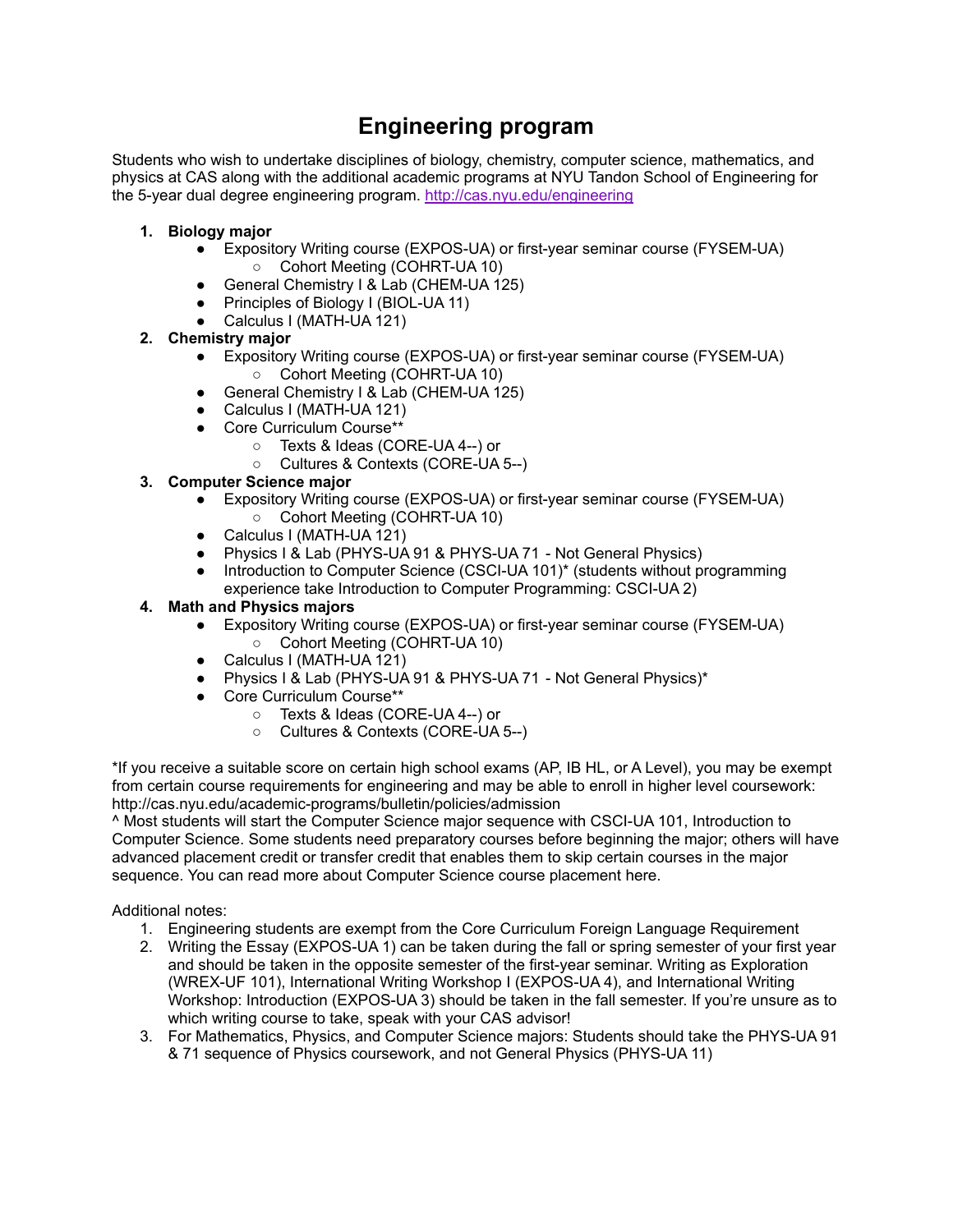# **Opportunity Programs (HEOP/CSTEP)**

<span id="page-5-0"></span>Students who are part of either the Arthur O. Eve Higher Education Opportunity Program (HEOP) or the Collegiate Science Technology Entry Program (CSTEP)

**Please note that students in HEOP and CSTEP do not take EXPOS-UA 1, Writing the Essay.** You will instead be taking WREX-UF 101, Writing as Exploration and WRCI-UF 102, Writing as Critical Inquiry.

- **1. Social Science or Humanities Major (e.g., English, Psychology, Economics) Summer**
	- Pre-Freshman Critical Analysis (HEOP-UE 605)
	- Pre-Freshman Writing (HEOP-UE 606)
	- Pre-Freshman Quantitative Reasoning (HEOP-UE 611)
	- Pre-Freshman Individual Research Project (HEOP-UE 612)
	- Pre-Freshman Colloquium (HEOP-UE 624)

### **Fall (Sample Schedule)**

- First-Year Seminar (FYSEM-UA ---)
	- Cohort Meeting (COHRT-UA 10)
- Elementary French I (FREN-UA 1)
- Core Curriculum Quantitative Reasoning (CORE-UA 1--)\*\*
- Writing as Exploration (WREX-UF 101)
- Quantitative Reasoning Non-Credit Course (HEOP-UE 662)
- Freshman Colloquium (HEOP-UE 607)
- Writing Intensives Non-Credit Course (HEOP-UE 652)\*\*\*

\*\*Writing Intensives are assigned to students designated by their Writing Instructor during the fall and spring semesters.

### **2. Prehealth Track/ Not [Calculus](https://math.nyu.edu/dynamic/undergrad/calculus-information/) Ready Summer**

- Pre-Freshman Critical Analysis (HEOP-UE 605)
- Pre-Freshman Writing (HEOP-UE 606)
- Pre-Freshman Algebra and Calculus (HEOP-UE 610)
- Pre-Freshman Colloquium (HEOP-UE 624)
- Pre-Freshman Chemistry (HEOP-UE 625)

### **Fall (Sample Schedule)**

- First-Year Seminar (FYSEM-UA ---)
	- Cohort Meeting (COHRT-UA 10)
- Algebra, Trigonometry, and Functions (MATH-UA 9)
- Writing as Exploration (WREX-UF 101)
- Text & Ideas (CORE-UA 4--) OR Cultures & Context (CORE-UA 5--)\*\*
- Algebra & Calculus Non-Credit Course (HEOP-UE 661)
- Writing Intensives Non-Credit Course (HEOP-UE 652\*\*)
- Freshman Colloquium (HEOP-UE 607)

\*\*\*Writing Intensives are assigned to students designated by their Writing Instructor during the fall and spring semesters.

**3. Prehealth Track/[Calculus](https://math.nyu.edu/dynamic/undergrad/calculus-information/) Ready Summer**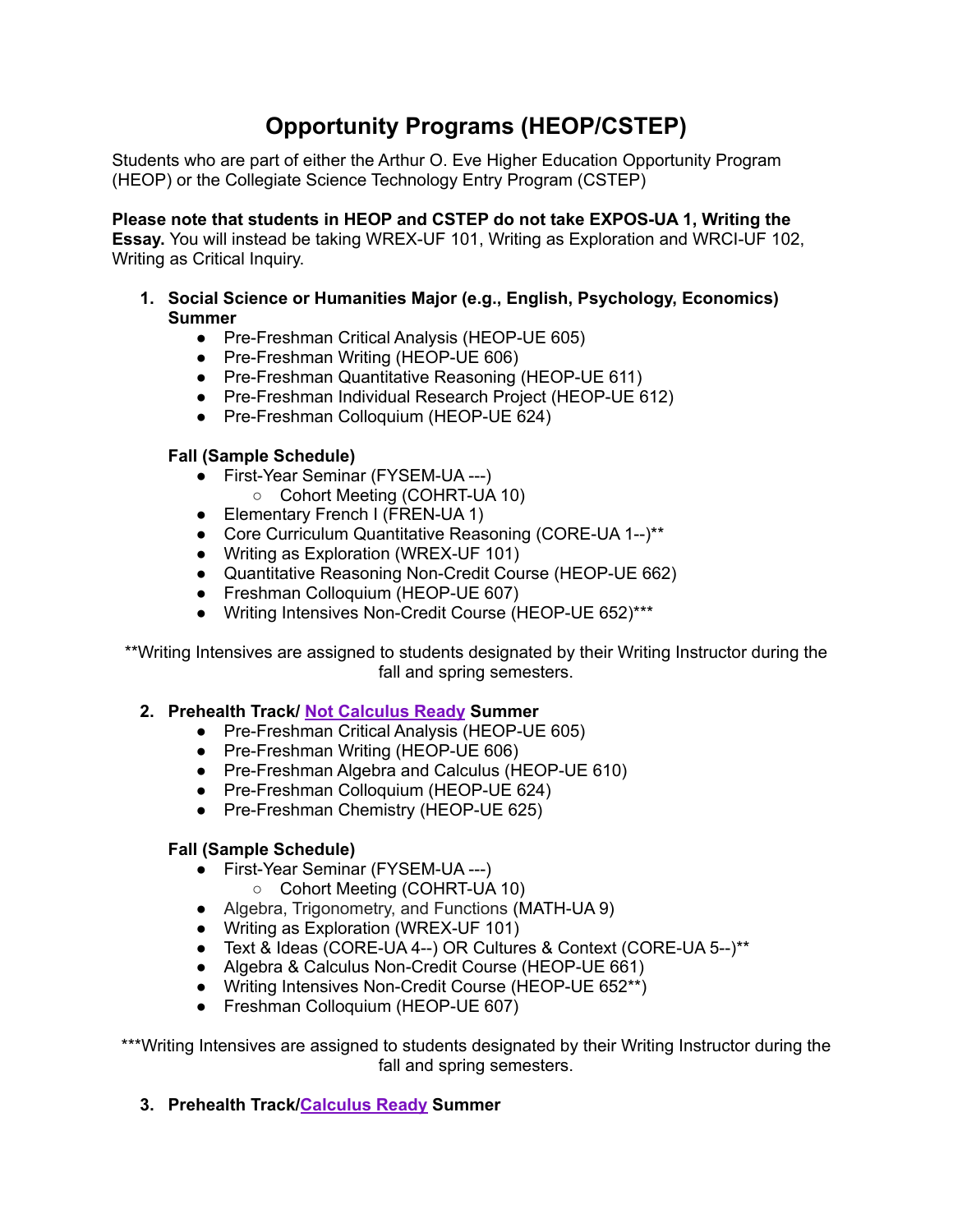- Pre-Freshman Calculus (HEOP-UE 601)
- Pre-Freshman Critical Analysis (HEOP-UE 605)
- Pre-Freshman Writing (HEOP-UE 606)
- Pre-Freshman Colloquium (HEOP-UE 624)
- Pre-Freshman Chemistry (HEOP-UE 625)

#### **Fall (Sample Schedule)**

- General Chemistry I & Lab (CHEM-UA 125)
- Calculus I (MATH-UA 121)
- Writing as Exploration (WREX-UF 101)
- First-Year Seminar (FYSEM-UA ---)
	- Cohort Meeting (COHRT-UA 10)
- Calculus I Non-Credit Course (HEOP-UE 613)
- General Chemistry 1 Non-Credit Course (HEOP-UE 629)
- Writing Intensives Non-Credit Course (HEOP-UE 652)\*\*\*
- Freshman Colloquium (HEOP-UE 607)

\*\*\*Writing Intensives are assigned to students designated by their Writing Instructor during the fall and spring semesters.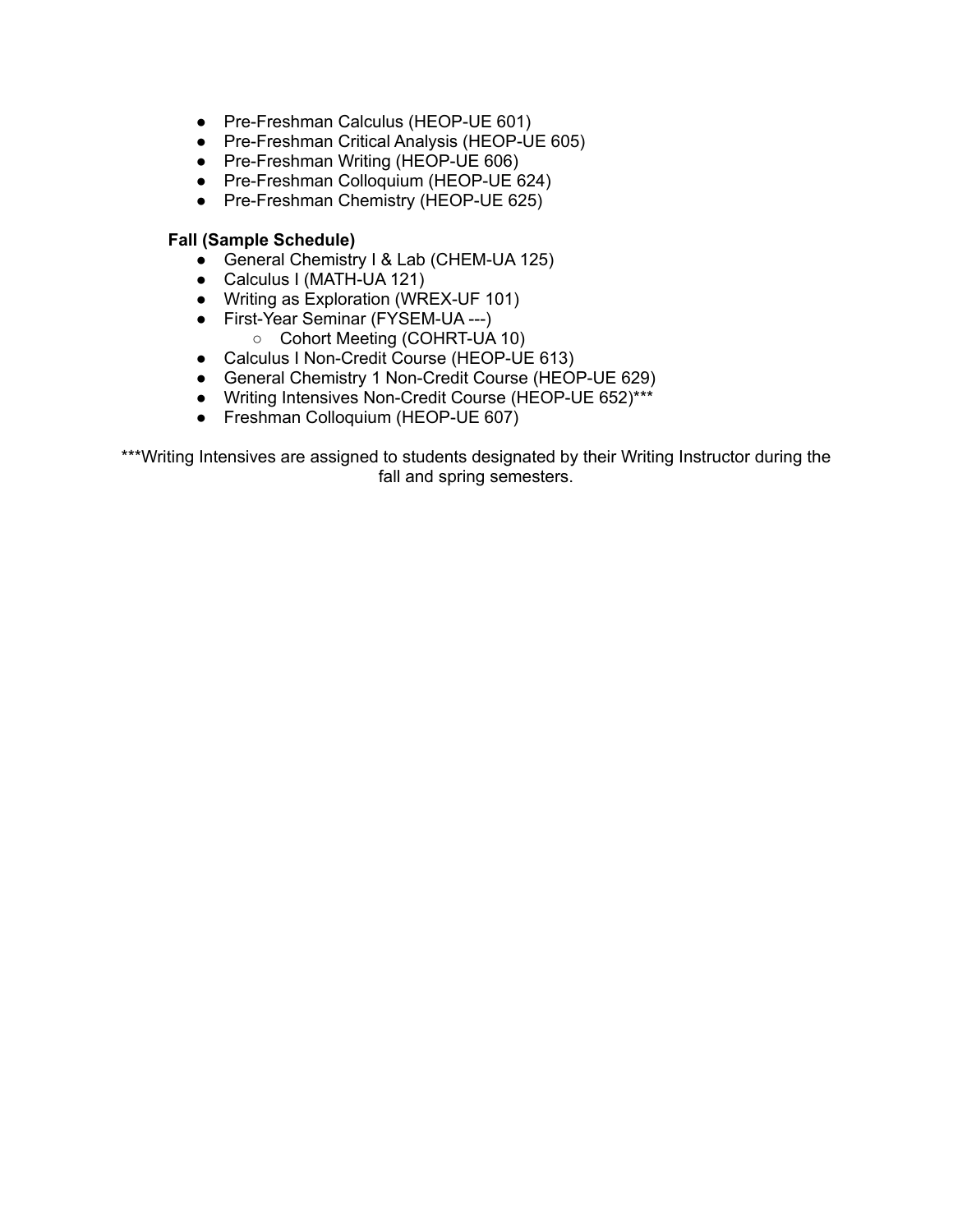# <span id="page-7-0"></span>**Natural Science major (non-prehealth students; e.g.: Biology, Neural Science, Physics)**

### **1. Biology major**

- First-Year Seminar (FYSEM-UA ---)
	- Cohort Meeting (COHRT-UA 10)
- General Chemistry I & Lab (CHEM-UA 125)\*
- Principles of Biology I (BIOL-UA 11)\*
- Writing the Essay/International Writing Workshop I (EXPOS-UA ---)\*\* or Core Curriculum Course\*\*\*\*
	- Texts & Ideas (CORE-UA 4--) or
	- Cultures & Contexts (CORE-UA 5--)

# **2. Chemistry or Biochemistry major**

- First-Year Seminar (FYSEM-UA ---)
	- Cohort Meeting (COHRT-UA 10)
- General Chemistry I & Lab (CHEM-UA 125)<sup>\*</sup> or speak with your advisor about advanced general chemistry options
- Calculus I (MATH-UA 121)<sup>\*</sup> or speak with your advisor about advanced math or physics options
- Writing the Essay/International Writing Workshop I (EXPOS-UA ---)\*\* or Core Curriculum Course\*\*\*\*
	- Foreign language (e.g., Spanish for Beginners 1: SPAN-UA 1) or
	- Texts & Ideas (CORE-UA 4--) or
	- Cultures & Contexts (CORE-UA 5--)

### **3. Neural Science major**

- First-Year Seminar (FYSEM-UA ---)
	- Cohort Meeting (COHRT-UA 10)
- General Chemistry I & Lab (CHEM-UA 125)\*
- Principles of Biology I (BIOL-UA 11)\*
- Writing the Essay/International Writing Workshop I (EXPOS-UA ---)\*\* or Core Curriculum Course\*\*\*\*
	- Texts & Ideas (CORE-UA 4--) or
	- Cultures & Contexts (CORE-UA 5--)

# **4. Physics major**

- First-Year Seminar (FYSEM-UA ---)
	- Cohort Meeting (COHRT-UA 10)
- Calculus I (MATH-UA 121)\*
- Physics I & Lab (PHYS-UA 91 & PHYS-UA 71)\*
- Writing the Essay/International Writing Workshop I (EXPOS-UA ---)\*\* or Core Curriculum Course\*\*\*\*
	- Texts & Ideas (CORE-UA 4--) or
	- Cultures & Contexts (CORE-UA 5--)

\*For a list of all the majors, see the CAS website:

https://cas.nyu.edu/academic-programs/majors-and-minors.html

\*\*Writing the Essay can be taken during the spring semester of the first year. For course descriptions and syllabi, see the Expository Writing website: https://cas.nyu.edu/ewp.html \*\*\*Students who receive a suitable score for advanced standing credit on an advanced standing exam could be exempt from Calculus, Chemistry, Biology, and Physics requirements and may be able to enroll in a higher level course: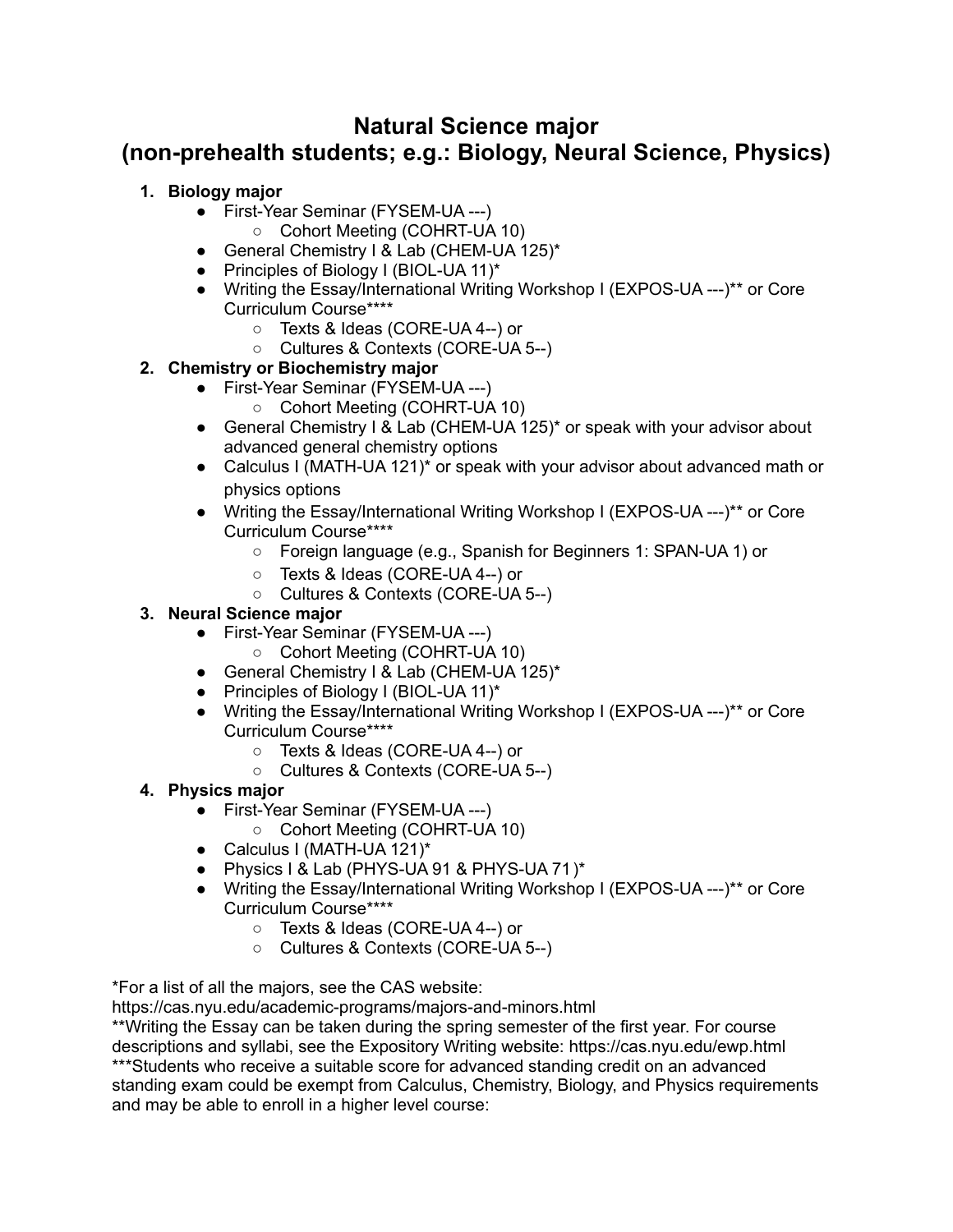https://cas.nyu.edu/academic-programs/bulletin.html \*\*\*\*See Core Curriculum website for program components and course descriptions: https://cas.nyu.edu/core.html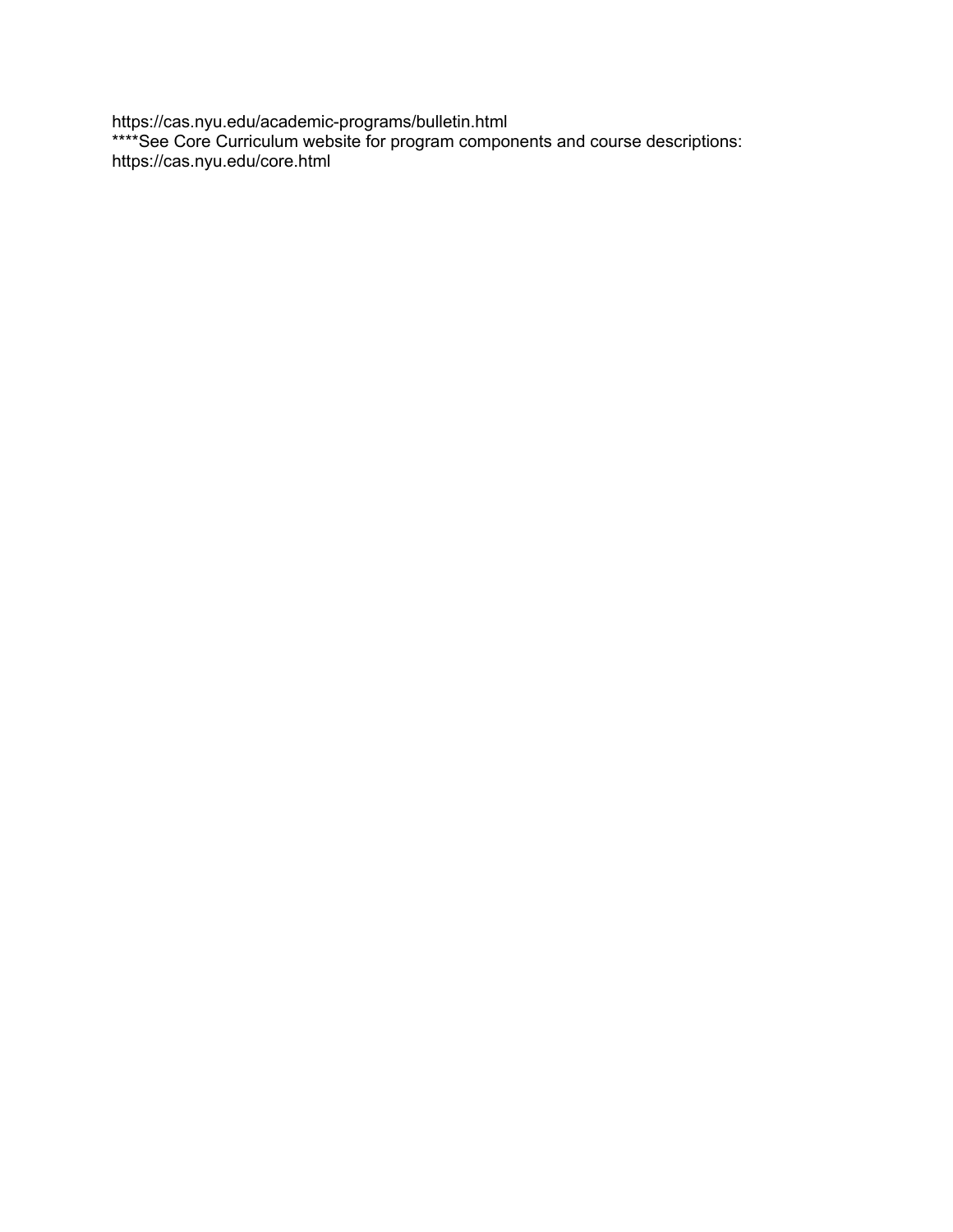# **Prehealth students**

<span id="page-9-0"></span>Students who wish to undertake professional preparation to apply to medical (MD or DO), dental, veterinary, optometry, podiatry, or other health professional school.

### **1. Prehealth Track with Chemistry or Biochemistry major**

- First-Year Seminar (FYSEM-UA ---)
	- Cohort Meeting (COHRT-UA 10)
- General Chemistry I & Lab (CHEM-UA 125) or speak with your advisor about advanced general chemistry options
- Calculus I (MATH-UA 121)<sup>\*</sup> or Core Curriculum course
- Core Curriculum Course\*\*
	- Foreign language (e.g., Spanish for Beginners 1: SPAN-UA 1);
	- Writing the Essay/International Writing Workshop I (EXPOS-UA ---);
	- Texts & Ideas (CORE-UA 4--); or
	- Cultures & Contexts (CORE-UA 5--)

# **2. Prehealth Track with Biology and/or Neural Science major**

- First-Year Seminar (FYSEM-UA ---)
	- Cohort Meeting (COHRT-UA 10)
- General Chemistry I & Lab (CHEM-UA 125)
- Principles of Biology I (BIOL-UA 11)
- Core Curriculum Course\*\*
	- Foreign language (e.g., Spanish for Beginners 1: SPAN-UA 1);
	- Writing the Essay/International Writing Workshop I (EXPOS-UA ---);
	- Texts & Ideas (CORE-UA 4--); or
	- Cultures & Contexts (CORE-UA 5--)

# **3. Prehealth Track with Physics major**

- First-Year Seminar (FYSEM-UA ---)
	- Cohort Meeting (COHRT-UA 10)
- General Chemistry I & Lab (CHEM-UA 125)
- Physics I & Lab (PHYS-UA 91 & PHYS-UA 71)
- Calculus I (MATH-UA 121) is a required co-requisite of PHYS-UA 91; if a student already has credit for Calculus, they may take a Core Curriculum Course\*\*
	- Foreign language (e.g., Spanish for Beginners 1: SPAN-UA 1);
	- Writing the Essay/International Writing Workshop I (EXPOS-UA ---);
	- Texts & Ideas (CORE-UA 4--); or
	- Cultures & Contexts (CORE-UA 5--)

# **4. Prehealth Track with Undecided or Non-Science major ([Calculus](https://math.nyu.edu/dynamic/undergrad/calculus-information/) Ready)**

- First-Year Seminar (FYSEM-UA ---)
	- Cohort Meeting (COHRT-UA 10)
- General Chemistry I & Lab (CHEM-UA 125)
- Calculus I (MATH-UA 121) OR Core Curriculum Course\*\* OR Major Course
- Core Curriculum Course\*\*
	- Foreign language (e.g., Spanish for Beginners 1: SPAN-UA 1);
	- Writing the Essay/International Writing Workshop I (EXPOS-UA ---);
	- Texts & Ideas (CORE-UA 4--); or
	- Cultures & Contexts (CORE-UA 5--)
- **5. Prehealth Track with Undecided or Non-Science major (Not [Calculus](https://math.nyu.edu/dynamic/undergrad/calculus-information/) Ready)**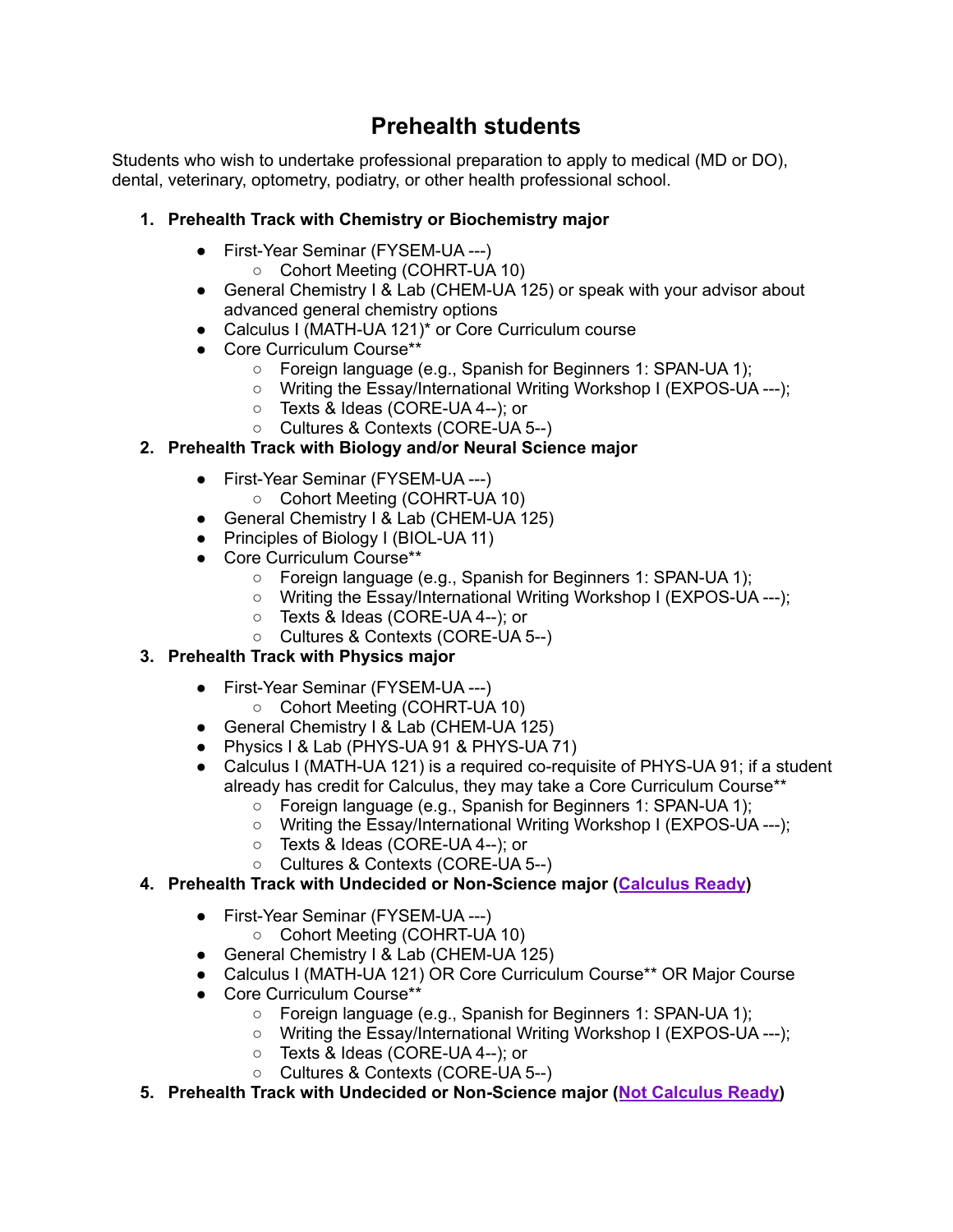- First-Year Seminar (FYSEM-UA ---)
	- Cohort Meeting (COHRT-UA 10)
- Algebra, Trigonometry, and Functions (MATH-UA 9)
- Core Curriculum Course\*\* OR Major Course
- Core Curriculum Course\*\* OR Major Course
	- Foreign language (e.g., Spanish for Beginners 1: SPAN-UA 1);
	- Writing the Essay/International Writing Workshop I (EXPOS-UA ---);
	- Texts & Ideas (CORE-UA 4--); or
	- Cultures & Contexts (CORE-UA 5--)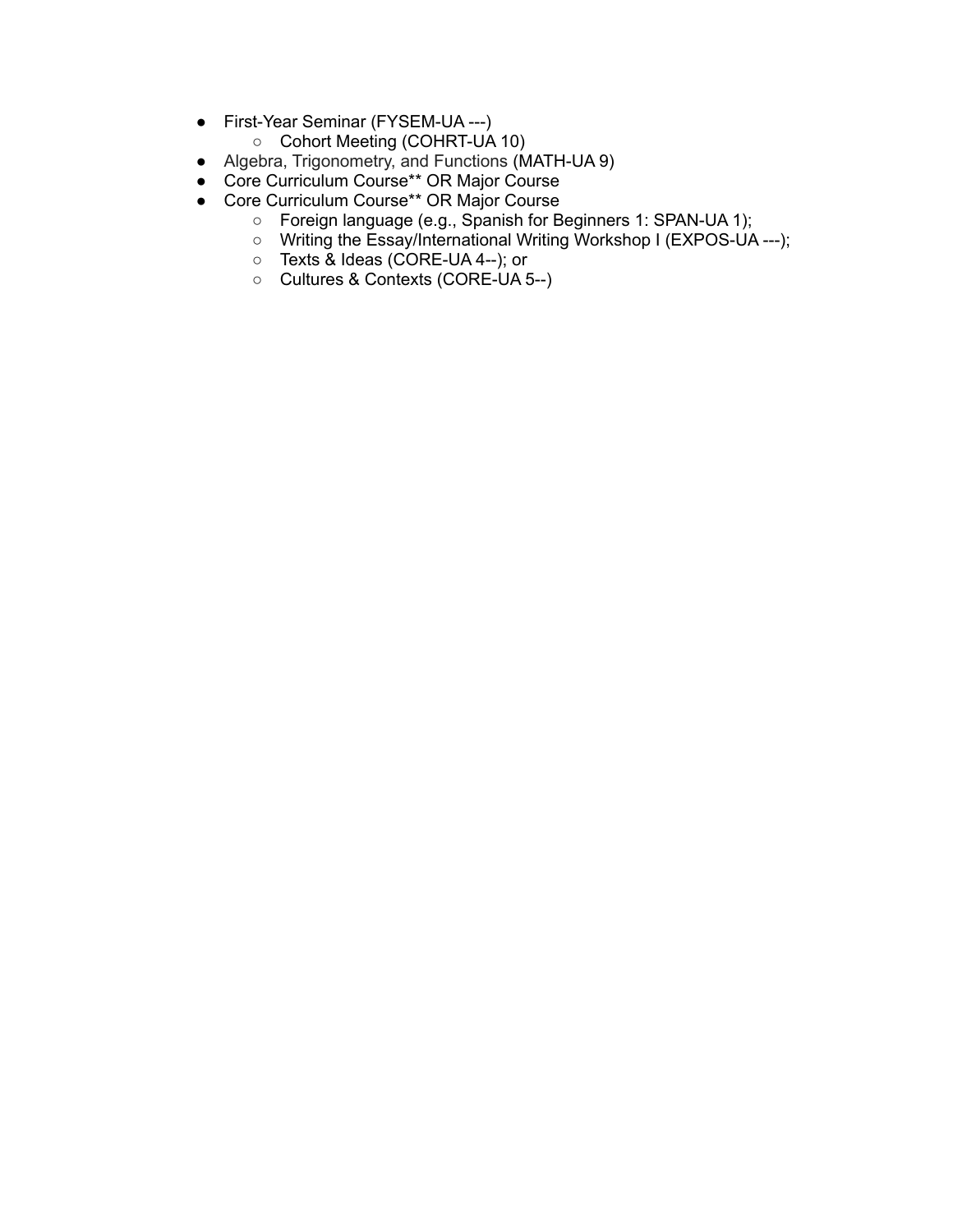# **International Students**

<span id="page-11-0"></span>**Student Group 1:** Students who were not required to take the EWP Writing Survey by the Office of Undergraduate Admissions OR who did take the survey and received a placement of EXPOS-UA 1 or 4 will follow these guidelines:

- First-Year Cohort Meeting (COHRT-UA) required non-credit course (Already Enrolled)
- First-Year Seminar (FYSEM-UA) (Already enrolled for Fall 2022; if not, then future Spring 2023 enrollment)
- Expository Writing course: Writing the Essay (EXPOS-UA 1) or International Writing Workshop I (EXPOS-UA 4) (For additional details about writing placement refer to the below Writing Placement Notes.)
- Core Course (select at least one from below)
	- Cultures & Contexts (CORE-UA 5--)\*\* or
	- Physical Science or Life Science (CORE-UA 2-- or 3--)\*\*
	- Quantitative Reasoning (CORE-UA 1--)\*\* or math substitute course
- Departmental Introductory Course\*: e.g., History of Western Art I (ARTH-UA 1); Introduction to Macroeconomics or Microeconomics (ECON-UA 1 or 2); General Chemistry I & Lab (CHEM-UA 125)

# **WRITING PLACEMENT NOTES**

● Students who were not required to take the EWP Writing Survey should take the Expository Writing Program Self-Diagnostic Exercise to decide which course would offer them the best opportunity for learning. The [exercise](https://cas.nyu.edu/content/dam/nyu-as/casEWP/documents/Diagnostic.pdf) can be found here.

**Student Group 2:** Students who were required to take the EWP Writing Survey by the Office of Undergraduate Admissions and who received a placement of EXPOS-UA 3 will take the following courses:

- First-Year Cohort Meeting (COHRT-UA) required non-credit course (Already Enrolled)
- Expository Writing Course: International Writing: Introduction (EXPOS-UA 3) (For additional details about writing placement refer to the below Writing Placement Notes.)
- Core Course (select one or two)
	- Quantitative Reasoning (CORE-UA 1--)<sup>\*\*</sup> or math substitute course
	- Physical Science or Life Science (CORE-UA 2-- or 3--)\*\*
- Departmental Introductory Course (select one or two)\*: e.g., History of Western Art I (ARTH-UA 1); Introduction to Macroeconomics or Microeconomics (ECON-UA 1 or 2); General Chemistry I & Lab (CHEM-UA 125)
- Foreign language course (e.g., SPAN-UA 1: Spanish for Beginners I) or another elective course (if needed)

### **WRITING PLACEMENT NOTES**

● EXPOS-UA 3: International Writing: Introduction will be followed by the International Writing Workshop I/II (EXPOS-UA 4/9) sequence, making for a three-course writing sequence.